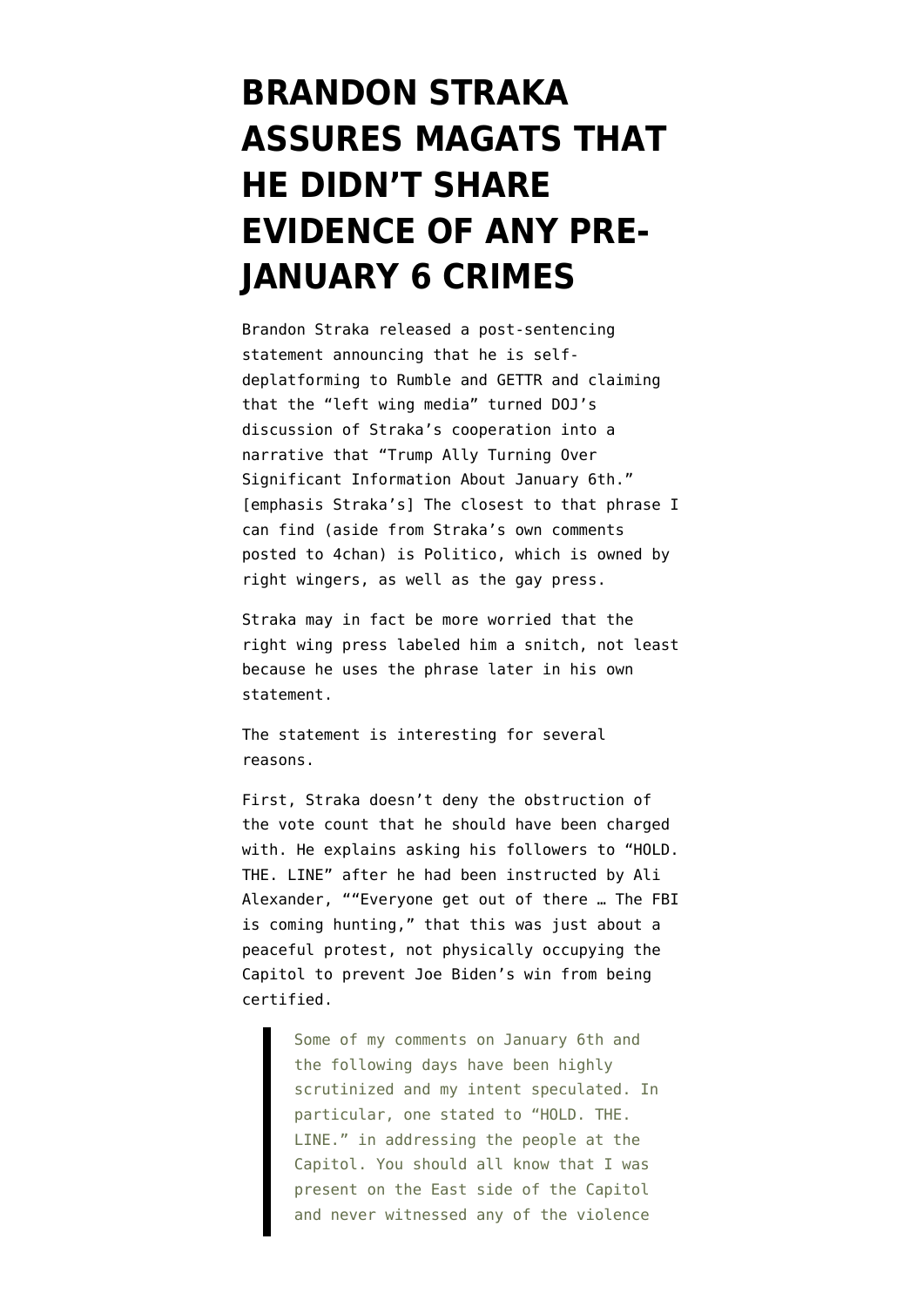taking place on the West side that day. I shot video of the thousands of peaceful protestors standing on the East side singing songs and holding signs. This was the scene when I left the grounds. My statement was to encourage the thousands of peaceful protestors to stand their ground- after all, peaceful protests are still protected by our constitution, right?

Straka doesn't deny being told about the violence on the west side. He falsely claims to have filmed only peaceful activities, when he in fact filmed himself encouraging rioters as they stole a cop's shield.

More importantly, he doesn't address that he was encouraging these "protestors" to continue to obstruct the vote certification.

And, again, he was doing so after he himself had left after having been warned about an incoming FBI presence.

Particularly given something that Straka said to Trump appointee Dabney Friedrich at sentencing (which I'll return to once I find the best video), I find this comment from Straka of particular interest.

> In the three and a half years that I have been working in the world of politics, I have not attained ANY INFORMATION of ANY KIND about any criminal wrongdoing of any person in the MAGA movement. That includes every person from the very bottom of up to Donald Trump and every person in between. It would be impossible for me to "snitch" or "turn people over" because I have NOTHING to share.

> I do not believe that there was any kind of plot or scheme to initiate violence on January 6th. I do not believe that any kind of plot or plan or scheme will ever be discovered because I feel 100%